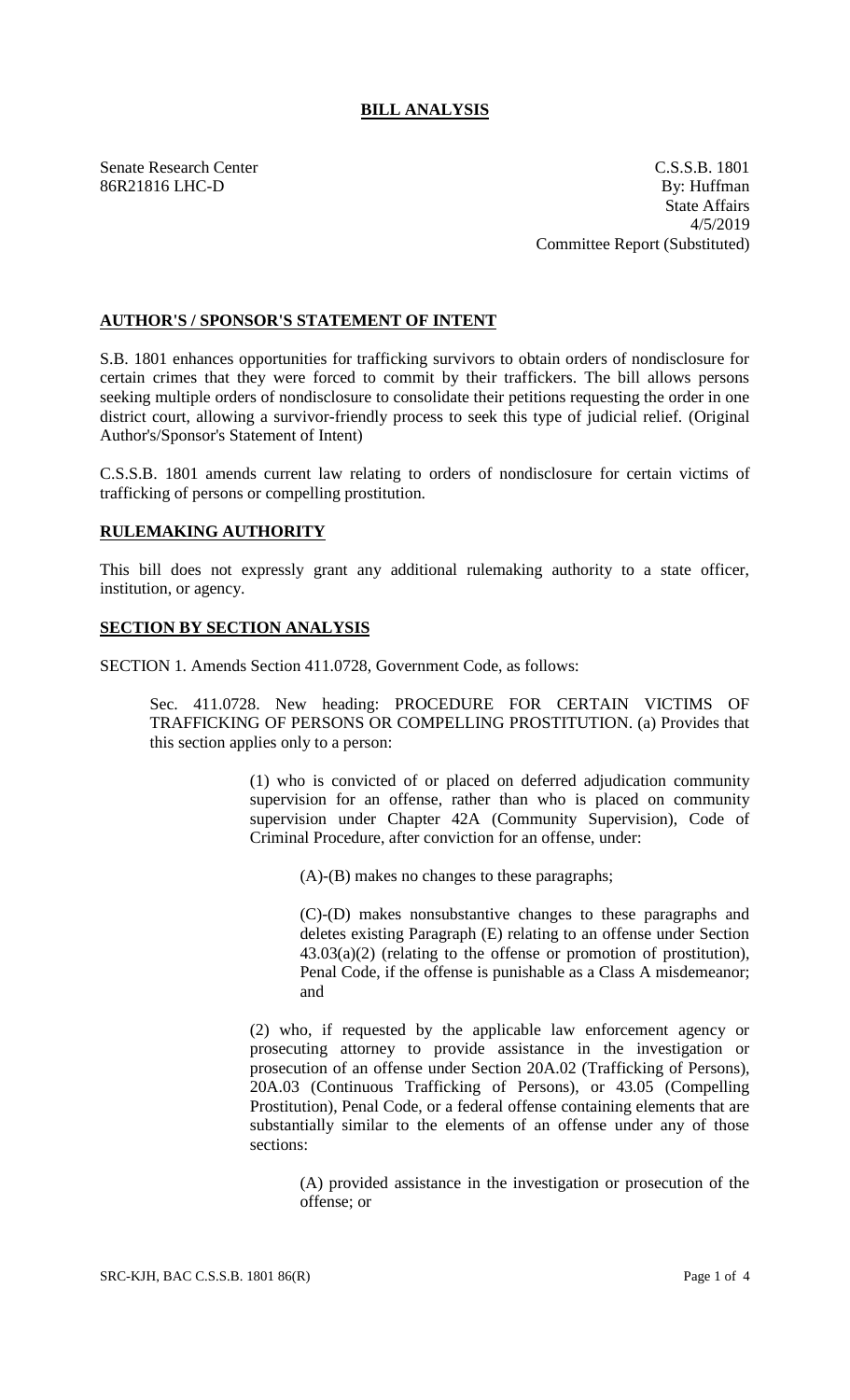(B) did not provide assistance in the investigation or prosecution of the offense due to the person's age or a physical or mental disability resulting from being a victim of an offense described by this subdivision, rather than, with respect to whom the conviction is subsequently set aside by the court under Article 42A.701 (Reduction or Termination of Community Supervision Period), Code of Criminal Procedure.

(b) Authorizes a person described by Subsection (a) who satisfies the requirements of Section 411.074(b) (relating to persons authorized to be granted an order of nondisclosure), rather than 411.074 (Required Conditions For Receiving an Order of Nondisclosure) to petition the court that convicted the person or placed the person on deferred adjudication community supervision for an order of nondisclosure of criminal history record information under this section, notwithstanding any other provision of this subchapter (Order of Nondisclosure Criminal History Record Information) or Subchapter F (Criminal History Record Information) on the grounds that the person committed the offense solely as a victim of an offense under Section 20A.02, 20A.03, or 43.05, Penal Code, rather than as a victim of trafficking of persons.

(b-1) Creates this subdivision from existing text and requires a petition under Subsection (b) to, rather than requiring a petition to assert that the person seeking an order of nondisclosure under this section has not previously received an order of nondisclosure under this section:

(1) be in writing;

(2) allege specific facts that, if proved, would establish that the petitioner committed the offense described by Subsection (a)(1) solely as a victim of an offense under Section 20A.02, 20A.03, or 43.05, Penal Code; and

(3) assert that if the person has previously submitted a petition for an order of nondisclosure under this section, the person has not committed an offense described by Subsection (a)(1) on or after the date on which the person's first petition under this section was submitted.

(b-2) Requires the clerk of the court, on the filing of the petition under Subsection (b), to promptly serve a copy of the petition and any supporting document on the appropriate office of the attorney representing the state. Requires any response to the petition by the attorney representing the state to be filed not later than the 20th business day after the date of service under this subsection.

(b-3) Authorizes a person convicted of or placed on deferred adjudication community supervision for more than one offense described by Subsection (a)(1) that the person committed solely as a victim of an offense under Section 20A.02, 20A.03, or 43.05, Penal Code, to file a petition for an order of nondisclosure of criminal history record information under this section with respect to each offense and to request consolidation of the person's petitions for an order of nondisclosure of criminal history record information in a district court in the county where the person was most recently convicted or placed on deferred adjudication community supervision as described by this subsection. Requires the court, on receipt of a request for consolidation, to consolidate the petitions and exercise jurisdiction over the petitions, regardless of the county in which the offenses described by Subsection (a)(1) occurred. Requires the clerk of court, in addition to the clerk's duties under subsection (b-2), for each offense that is the subject of a consolidated petition and that occurred in a county other than the county in which the court consolidating the petitions is located, to promptly serve a copy of the consolidated petition and any supporting document related to the applicable offense on the appropriate office of the attorney representing the state on behalf of the other county. Authorizes each attorney representing the state who receives a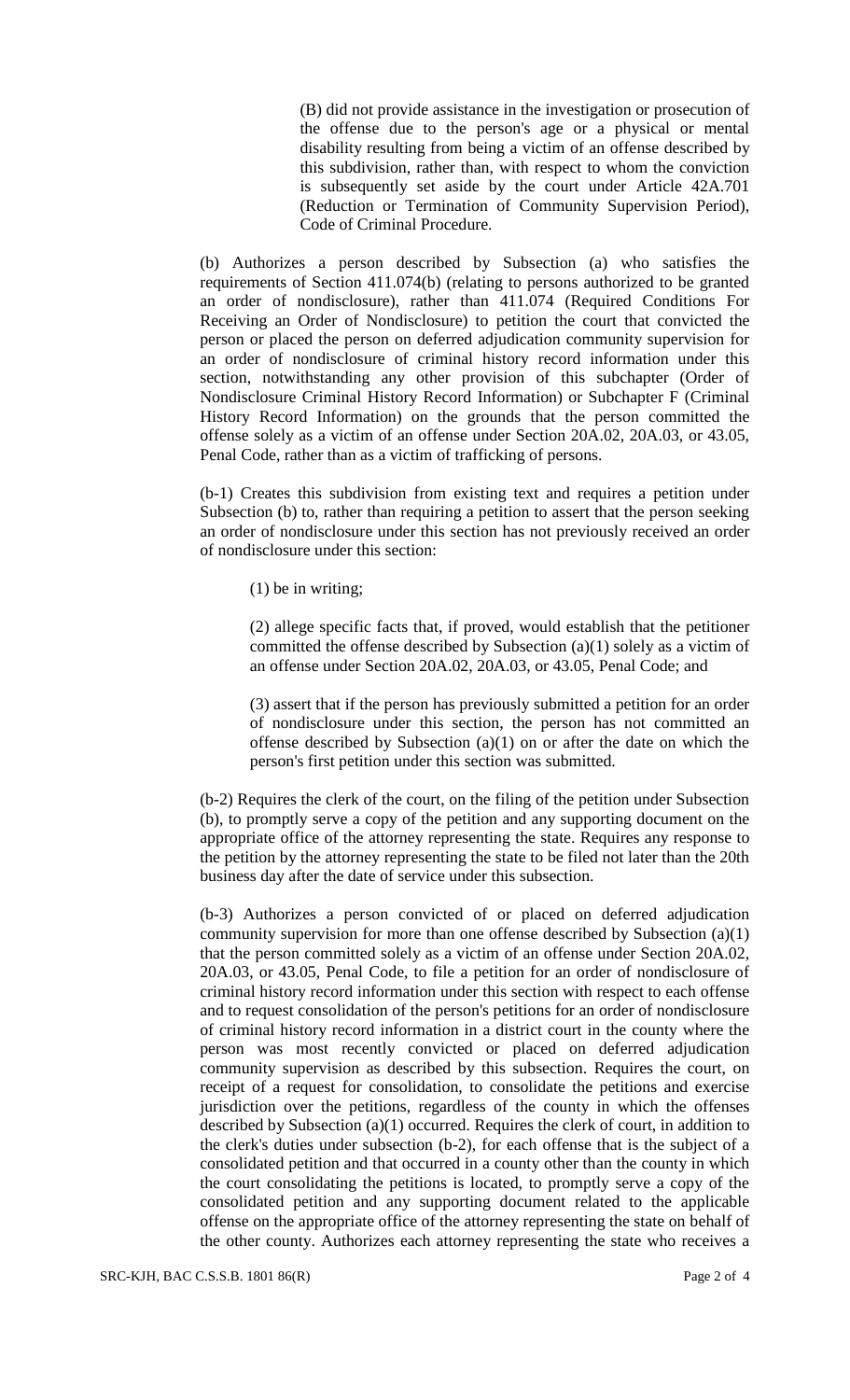copy of a consolidated petition under this subsection to file a response to the petition in accordance with Subsection (b-2).

(b-4) Requires a district court that consolidates petitions under Subsection (b-3) to allow an attorney representing the state who receives a petition involving an offense that was committed outside the county in which the court is located to appear at any hearing regarding the consolidated petition by telephone or video conference call.

(c) Requires the court having jurisdiction over the petition, after notice to the state and an opportunity for a hearing, rather than requiring that the court after notice to the state, an opportunity for a hearing, a determination by the court that the person has not previously received an order of nondisclosure under this section, and a determination by the court that the person committed the offense solely as a victim of trafficking of persons and that issuance of the order is in the best interest of justice, to issue an order prohibiting criminal justice agencies from disclosing to the public criminal history record information related to the offense if the court determines that:

(1) the person committed the offense described by Subsection (a)(1) solely as a victim of an offense under Section 20A.02, 20A.03, or 43.05, Penal Code;

(2) if applicable, the person did not commit another offense described by Subsection  $(a)(1)$  on or after the date on which the person's first petition for an order of nondisclosure under this section was submitted; and

(3) issuance of the order is in the best interest of justice. Deletes existing text relating to the offense for which the defendant was placed on community supervision as described by Subsection (a).

(c-1) Authorizes the court, in determining whether a person committed an offense described by Subsection (a)(1) solely as a victim of an offense under Section 20A.02, 20A.03, or 43.05, Penal Code, to consider any order of nondisclosure previously granted to the person under this section.

(d) Authorizes a person to petition the applicable court, rather than the court that placed the person on community supervision, for an order of nondisclosure of criminal history record information under this section only on or after the first anniversary of the date the person:

(1) completed the sentence, including any term of confinement imposed and payment of all fines, costs, and restitution imposed; or

(2) received a dismissal and discharge under Article 42A.111 (Dismissal and Discharge), Code of Criminal Procedure, if the person was placed on deferred adjudication community supervision. Deletes existing text relating to the date the person's conviction is set aside as described by Subsection (a).

SECTION 2. Amends Article 56.021, Code of Criminal Procedure, by adding Subsection (e), as follows:

> (e) Entitles a victim of an offense under Section 20A.02, 20A.03, or 43.05, Penal Code, to be informed that the victim is authorized to petition for an order of nondisclosure of criminal history record information under Section 411.0728, Government Code, if the victim: